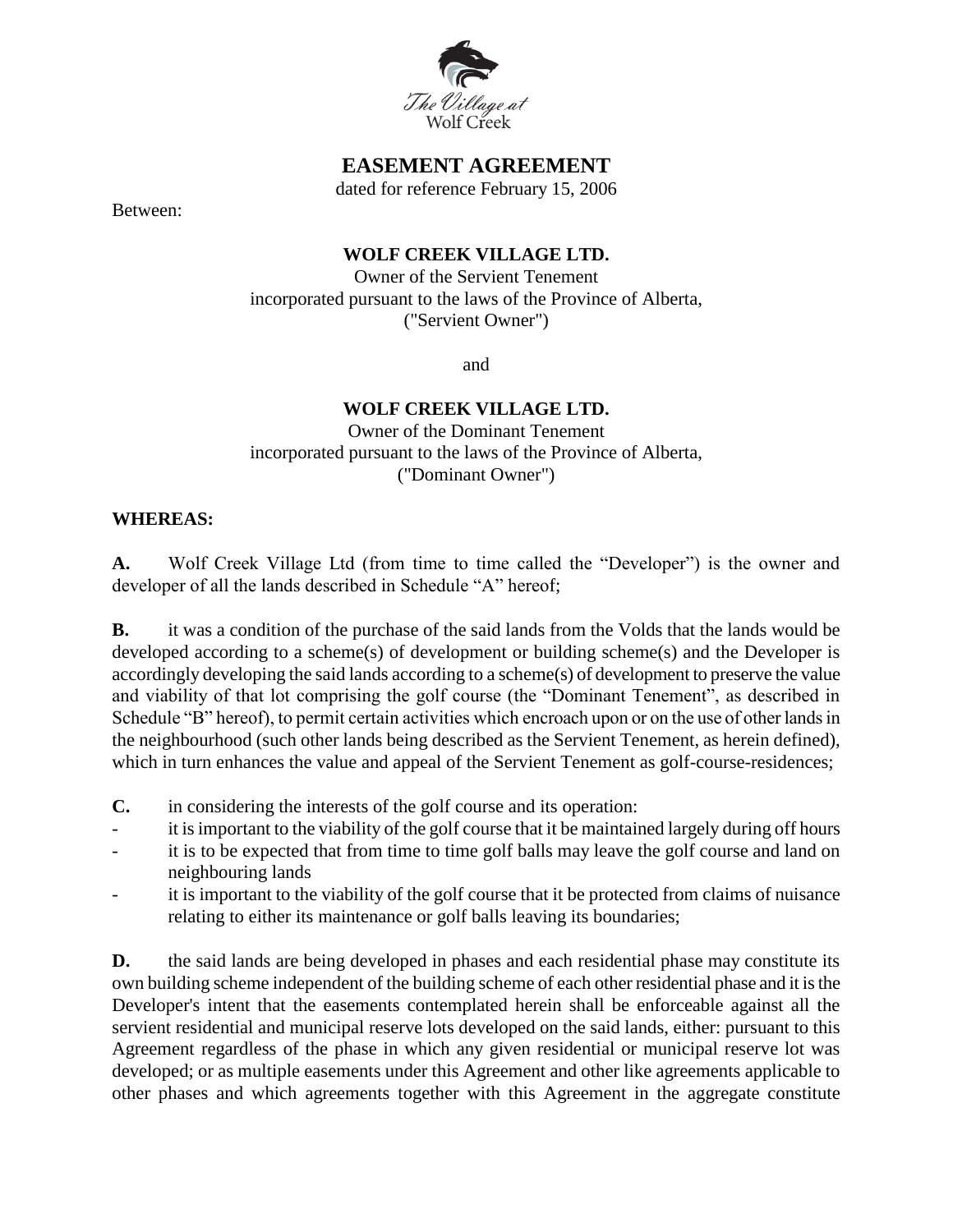

easements against all the servient residential and municipal reserve lots developed on the said lands; **E.** the Servient Owner is the registered owner of the lots described in Schedule "C" hereof, such lots being the "Servient Tenement";

**NOW THEREFORE** in consideration of the premises hereof and the promises herein made to protect the value of lots in the building scheme, the parties agree that:

the Servient Tenement grants, and all the parts and every part thereof, shall have established, imposed and annexed thereon the following easements and provisions to be enforced against and to run with the Servient Tenement and to be binding on the owners of the Servient Tenement, as they may be from time to time, and all persons claiming under them; and

the Dominant Tenement, and all the parts and every part thereof, shall enjoy the benefit of the said grant of easements and provisions, and such benefits shall be annexed to and run with the Dominant Tenement and shall be enforceable by the owners of the Dominant Tenement, as they may be from time to time, and all persons claiming under them;

namely:

## **1 MAINTENANCE**

1.1 The Dominant Tenement may be maintained including, without limitation, cutting grass or trees, watering, excavating and renovating, between the hours of 05:30 and 23:30 seven days a week, notwithstanding that the noise of maintenance activities may be audible from or upon the Servient Tenement and may be considered a nuisance.

## **2 ERRANT GOLF BALLS**

2.1 Golf balls discharged into the air from the Dominant Servient may be deposited onto the Servient Tenement from time to time, it being recognized that this is an inherent risk of developing a residence in close proximity to a golf course and that the Servient Tenement is accepting this risk.

## **3 GENERAL PROVISIONS**

3.1 The recitals together with the Schedules of this Agreement are incorporated herein and form part of this Agreement as if specifically set out herein.

3.2 The activities hereby permitted to encroach upon the Servient Lands or upon the use and enjoyment of the Servient Lands, namely the sounds or noises of maintenance and the invasion of errant golf balls from the Dominant Lands, all as better described herein, shall be allowed and the Servient Owner shall protect the Dominant Owner from claims in relation thereto despite such activities constituting a nuisance to the Servient Tenement. In the event of physical damage being caused to the Servient Tenement by the activities hereby permitted, the Dominant Owner's liability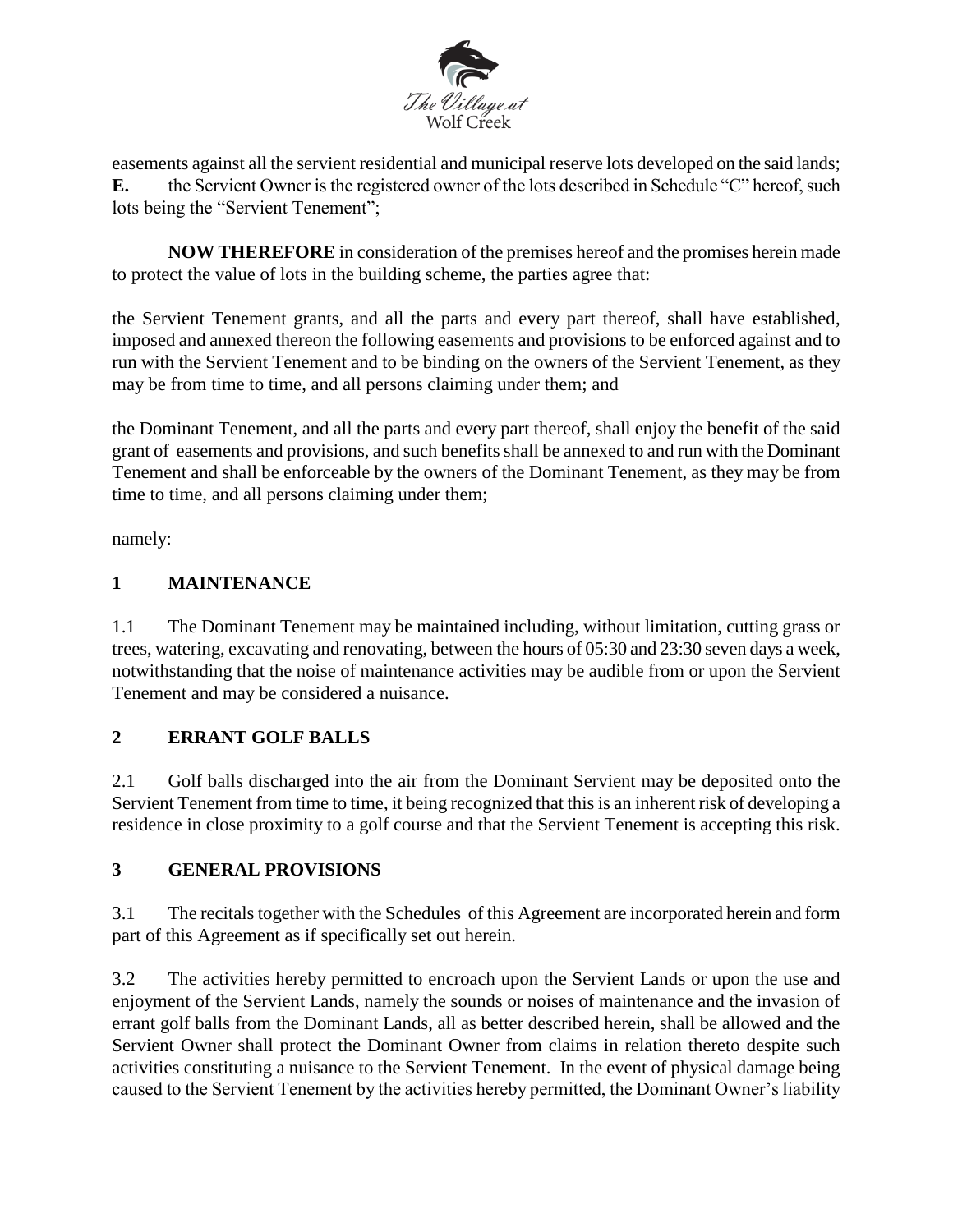shall be limited to repair or replacement of the damaged property only and the Servient Owner will protect the Dominant Owner against any claim for any reason whatsover, including a claim of nuisance, in excess of the said repair or replacement.

3.3 This Agreement may be registered against the lots set out in Schedule "C", or a caveat referencing this Agreement may be registered against the said lots.

3.4 The headings of this Agreement are solely for convenience of reference and shall not affect the interpretation of any provision of this Agreement.

3.5 The terms "Agreement", "herein", "hereof" and similar expressions refer to this Agreement as a whole and not merely to a section hereof.

3.6 Where the context so requires, words importing the singular number shall include the plural and vice versa, and words importing the neuter gender shall include the masculine, feminine and neuter genders. Furthermore, the terms "person" or "persons" shall include an individual, partnership, association, syndicate, body corporate, trust, trustee, executor, administrator or legal representative, and any other entity whatsoever.

3.7 If any of the provisions hereof are deemed invalid or unenforceable by a court of competent jurisdiction, those provisions shall be deemed to be severed and this Agreement shall be deemed to remain in force as if such severed provisions were not a part hereof.

3.8 This Agreement shall enure to the benefit of and be binding upon each of the parties' successors, heirs, administrators, legal representatives, transferees and assigns.

**IN WITNESS WHEREOF** the parties have executed this Agreement on October 18, 2006 effective as of the date and year first above written.

**WOLF CREEK VILLAGE LTD. WOLF CREEK VILLAGE LTD. (The Servient Owner) (The Dominant Owner)**

**Per: Per: Per: Per: Per: Per: Per: Per: Per: Per: Per: Per: Per: Per: Per: Per: Per: Per: Per: Per: Per: Per: Per: Per: Per: Per: Per: Per: Per: Per: Per: Per:**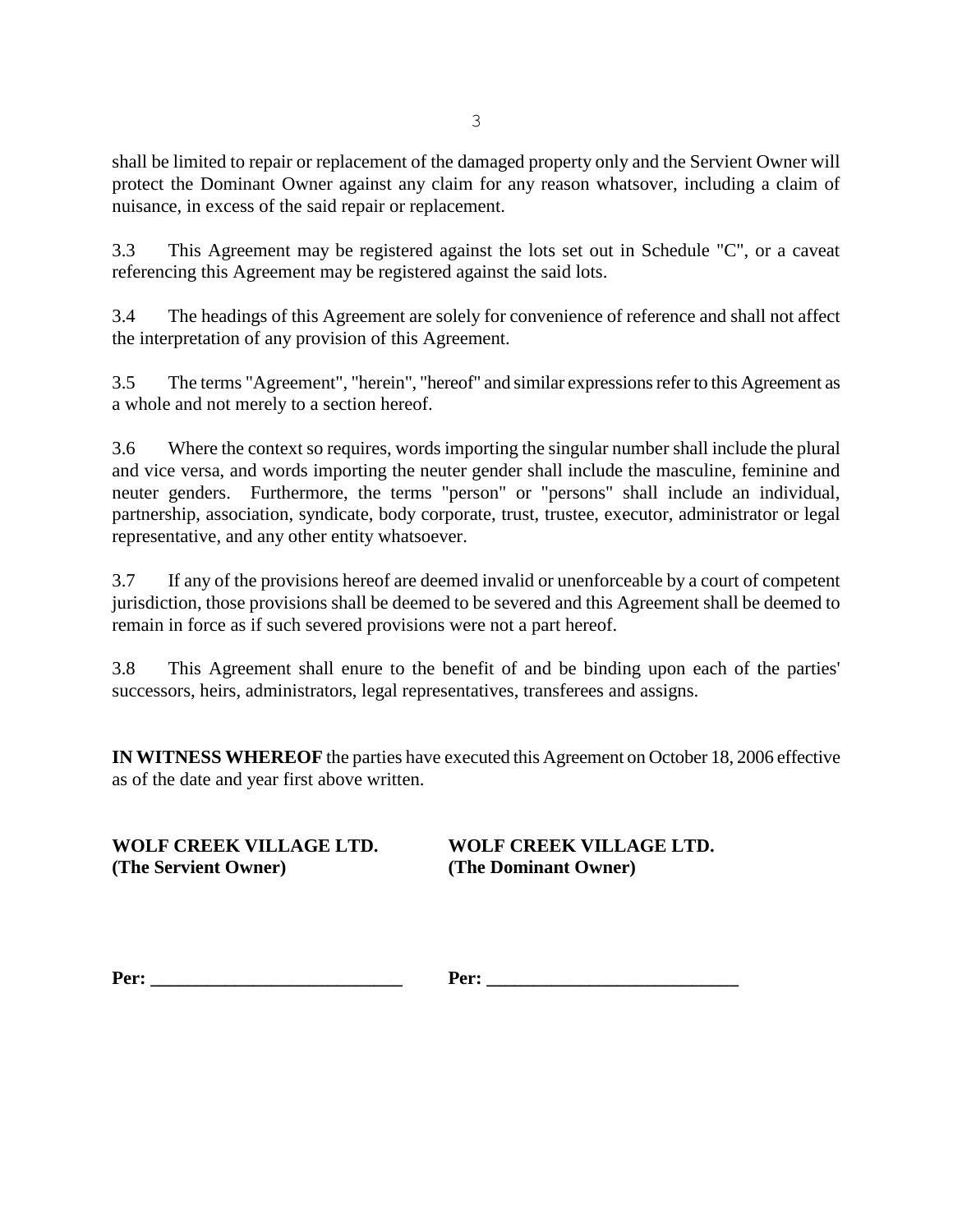#### **Schedule "A"**

the whole of the lands being developed

First The south west quarter of section two (2) township forty two (42) range twenty six (26) west of the fourth meridian containing 64.7 hectares (160 acres), more or less excepting thereout: 0.525 hectare (1.03 acres), more or less for road as shown on road plan 5777LZ. Excepting thereout all mines and minerals

Second All that portion of the south east quarter of section two (2) township forty two (42) range twenty six (26) west of the fourth meridian which lies west of the westerly limit of the road as shown on road plan 4214EU containing 27.30 hectares (67.5 acres) more or less Excepting thereout all mines and minerals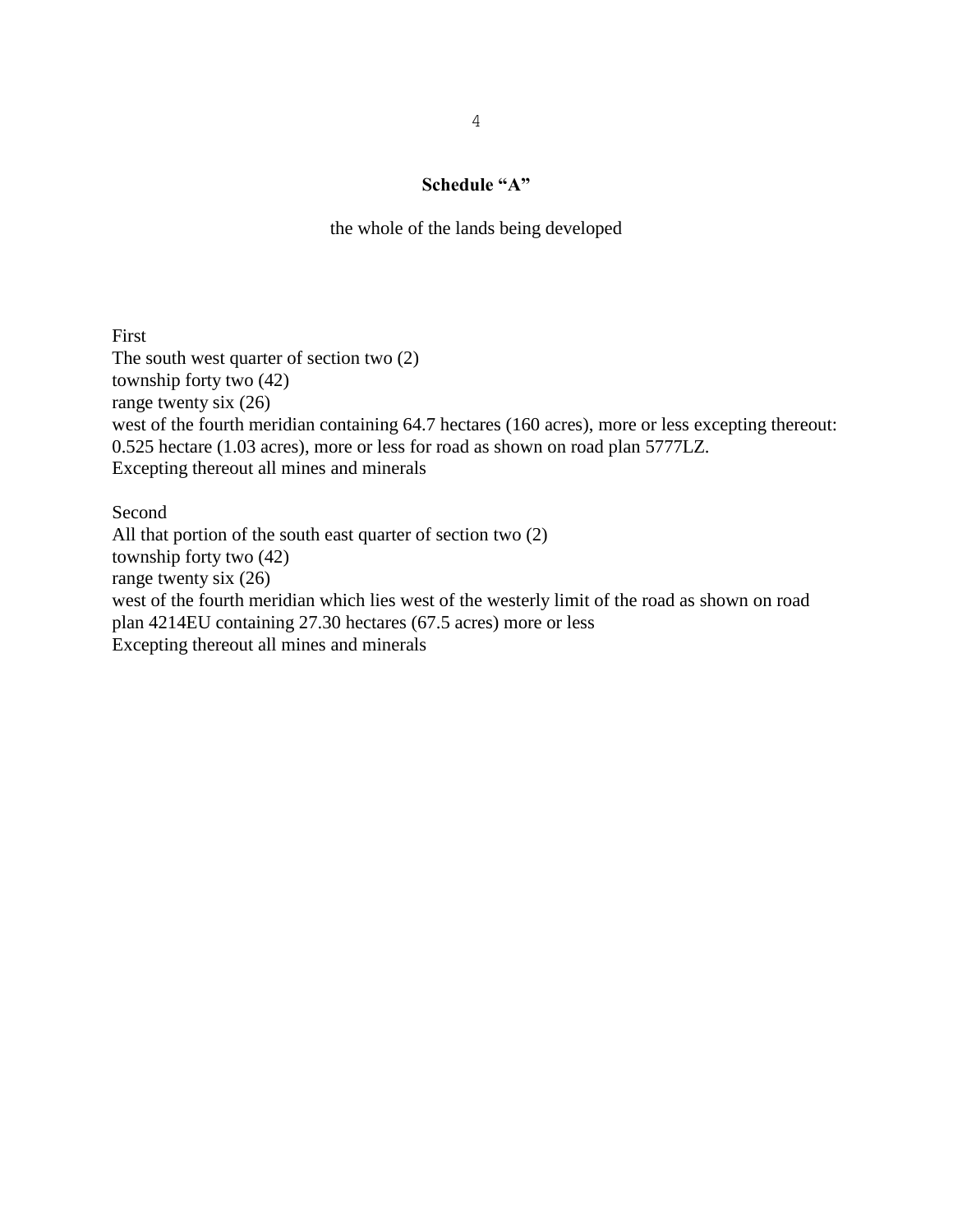# **Schedule "B"**

legal description of the Dominant lands

Plan Block A Lot 1